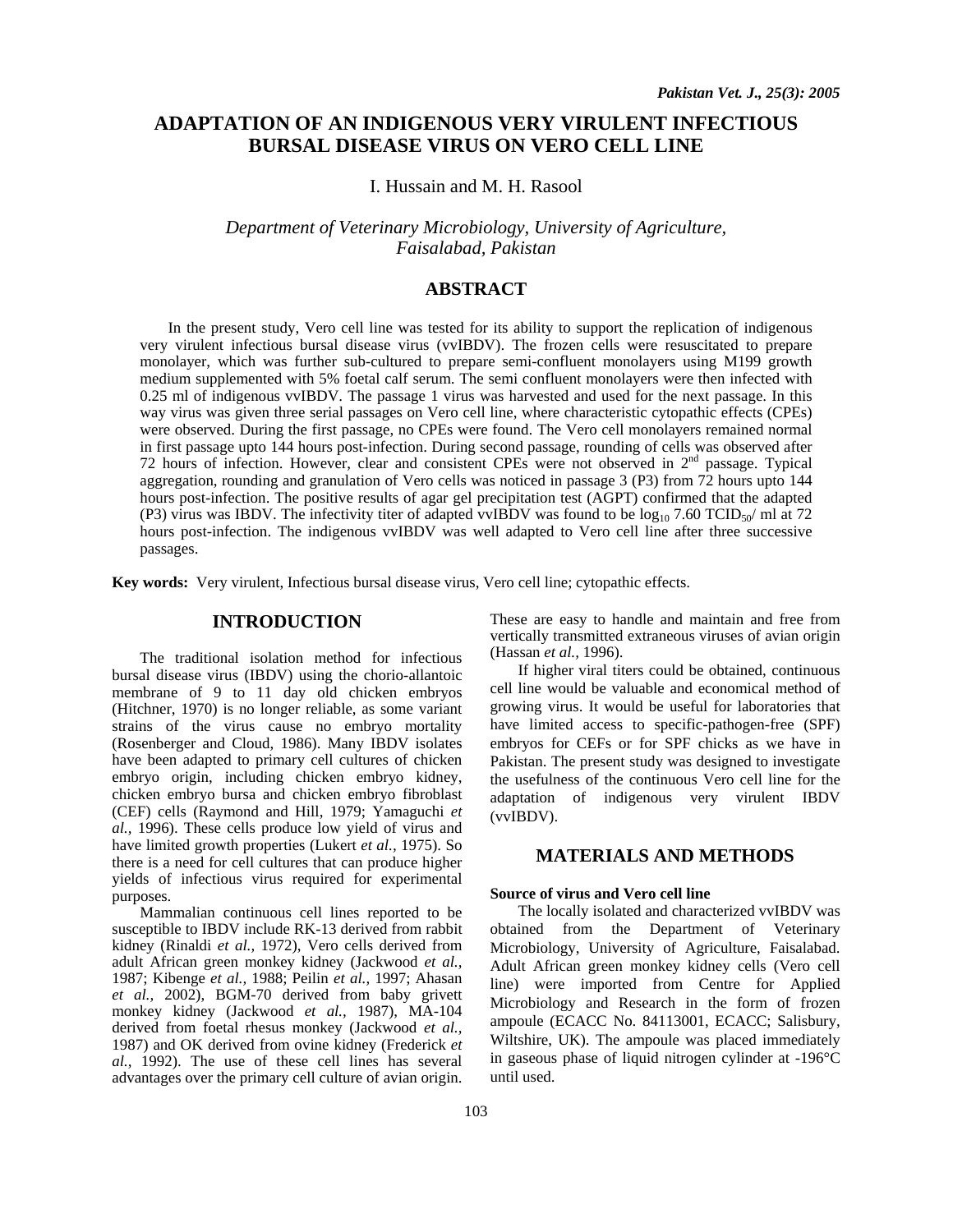#### **Preparation of Vero cell monolayer**

Frozen ampoule was taken out of liquid nitrogen cylinder and cells were resuscitated in water bath at 37°C for 2 minutes. The ampoule was transferred to class-II safety cabinet (Telstar, Spain) and cells were drop wise pipetted into a  $25 \text{ cm}^2$  tissue culture flask (Nunc Easyflasks, Sigma) having 5 ml prewarmed M199 growth medium with 5% fetal calf serum (FCS). The flask was incubated at 37°C in the presence of 5% of  $CO<sub>2</sub>$  in  $CO<sub>2</sub>$  incubator (Sanyo, Japan). The cells were examined twice daily under inverted microscope (Olympus CK40, Japan) for the formation of complete monolayer.

### **Sub-culturing of adherent monolayer**

Confluent monolayer was brought into suspension using prewarmed 0.25% trypsin/EDTA solution. The viability of cells was checked with trypan blue stain. The viable cells were counted and reseeded into new flasks containing prewarmed M199 growth medium @  $3x10^4$  cells/cm<sup>2</sup>. In the same way, sub-culturing was performed when needed.

#### **Infection of Vero cell monolayers**

Normal and semi-confluent monolayers of Vero cells at 24 hours after sub-culturing were used for infection with vvIBDV, as described by Ahasan *et al.*  (2002). The growth medium of each flask was removed and cell monolayer was washed twice with prewarmed phosphate buffered saline (PBS). Then the Vero cells were infected by 0.25 ml of IBDV using 0.2 µm pore size filter (Whatman International Ltd., England). The inoculum was spread uniformly over the monolayers and incubated at 37°C for 1 hour with intermittent rotation to allow adsorption. One flask was kept as uninoculated control. Five ml of maintenance medium (M199 medium with 2% FCS) was added to each flask. The flasks were incubated at  $37^{\circ}$ C in 5% CO<sub>2</sub> and monolayers were examined twice daily under inverted microscope for cytopathic effects (CPEs).

#### **Harvesting of virus**

The culture supernatant was harvested by three freeze-thaw cycles, as described by Peilin *et al.* (1997). The infected flasks were transferred to -20°C for over night at 144 hours post inoculation and then thawed at room temperature. This process was repeated three times. The virus suspensions were poured into appendorf tubes and centrifuged at 5000 rpm for 5 minutes at 4°C to pellet the cell debris. The clear supernatant fluid was collected carefully, divided into two aliquots, labeled as passage 1 (P1) and stored at -70 °C till further use.

### **Adaptation of Virus**

The passaged (P1) virus was inoculated again to fresh monolayers of Vero cells using the same technique and observed for CPEs. The virus was harvested at 144 hours post-inoculation by three freezethaw cycles, clarified by centrifugation and labeled as passage 2 (P2). Similarly passage 3 (P3) virus was obtained through 3rd infection and CPEs were observed twice daily upto 144 hours post-inoculation.

#### **Identification and confirmation of virus**

The IBDV was identified on Vero cells through its CPEs. The characteristic changes in infected monolayers were carefully examined in each passage. The time for the appearance and intensity of CPEs were also recorded in each passage. To confirm that the adapted virus on Vero cells was IBDV, the supernatant stored from each passage was subjected to agar gel precipitation test (AGPT) (Cullen and Wyeth, 1975), using known hyperimmune serum (Hussain *et al.,*  2004).

#### **Tissue culture infective dose 50 (TCID50)**

The infectivity of adapted IBDV to Vero cells was determined by calculating 50% end point, as described by Reed and Muench (1938). Ten-fold serial dilution of IBDV was prepared in PBS from  $10^{-1}$  to  $10^{-10}$ . A 96 well tissue culture microtiteration plate (Titertek, UK) was used to prepare Vero cell monolayers. A 100 µl of each virus dilution was added in each well of first row leaving last two wells as negative control. The plate was incubated at 37°C for 1 hour to allow adsorption. Then 100 µl of prewarmed maintenance medium was added in each well and again incubated at 37°C in 5%  $CO<sub>2</sub>$ . The plate was observed twice daily for CPEs. The CPEs were stained with 1% crystal violet solution. The highest dilution of virus showing 50% CPEs was considered as end point to calculate TCID<sub>50</sub>.

## **RESULTS AND DISCUSSION**

Vero cells are derived from normal adult African green monkey kidney. This cell line is being used world wide to grow and propagate a number of viruses of avian and non-avian origin. In Pakistan, there are very virulent strains of infectious bursal disease virus (vvIBDV) as characterized through reverse transcriptase - polymerase chain reaction (RT-PCR) and restriction fragment length polymorphism (RFLP) techniques (Zahoor *et al.,* 2005).

Normal and confluent monolayer of Vero cells was formed following 48 hours of growth in M199 growth medium. The morphology of normal Vero cells was fibroblast like (Figure 1). Kibenge *et al.* (1988) also used M199 growth medium for the growth of serotype 1 and 2 and variant strains of IBDV in Vero cells. They also reported that complete monolayer of Vero cells was formed within 24 to 48 hours after culturing.

During the first passage of IBDV on Vero cell line, the indigenous virus did not produce any evidence of cytopathic effects (CPEs). The monolayer remained 100% intact in passage 1 (P1) upto 6 days (144 hours) post-infection. The virus just started to adapt on Vero cell line and of virus infectivity to Vero cells was low. The P1virus was more virulent to Vero cells.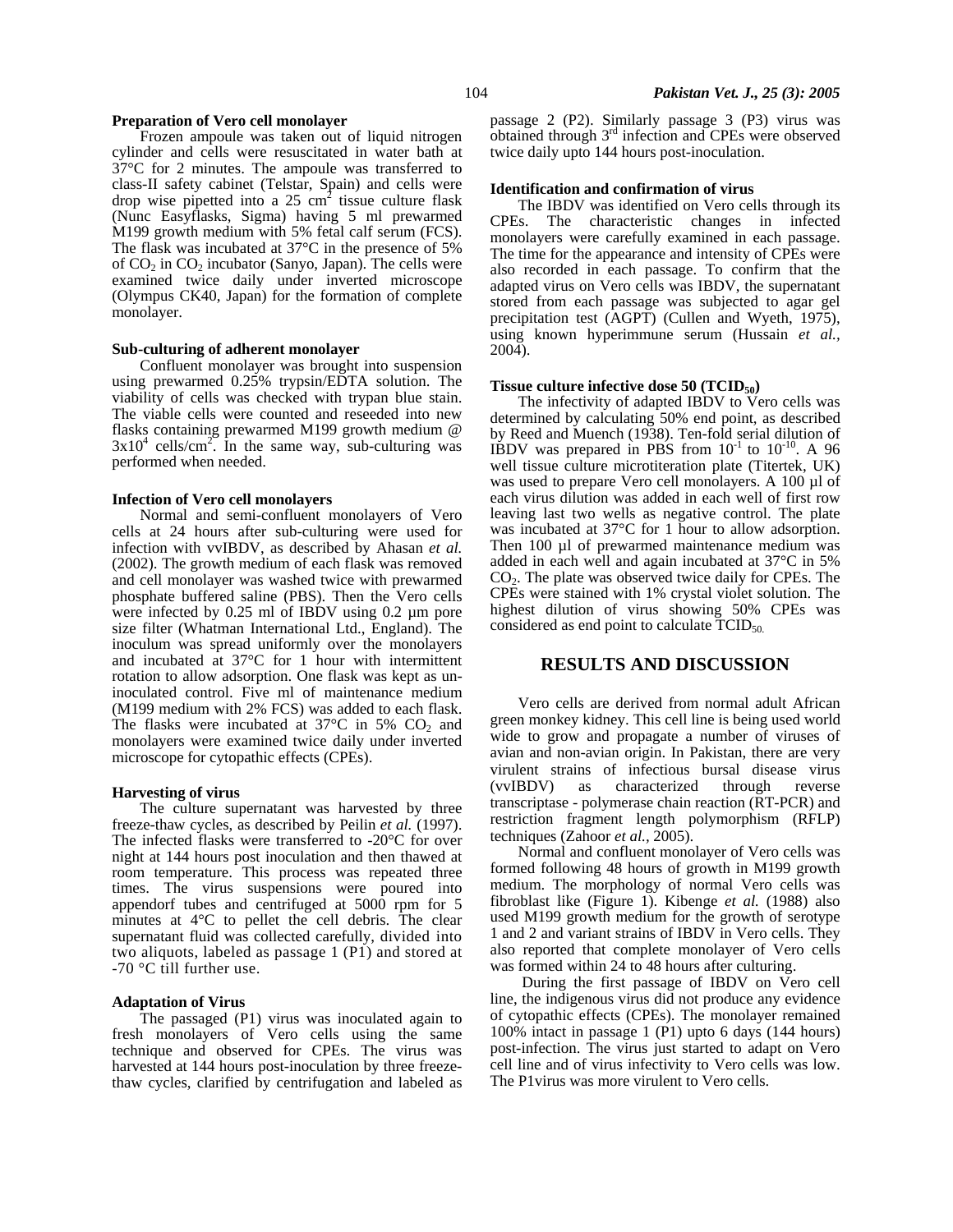

**Fig. 1: Confluent monolayer of Vero cells grown in M199 growth medium (100x)**



**Fig. 2: CPEs of IBDV on Vero cell monolayer (Passage 2) 120 hours post-infection (100x)** 

During second passage, some changes in Vero cell monolayer began to develop after 72 hours of incubation following infection. Monolayer showed rounding of infected cells. Nevertheless, complete CPEs of IBDV on Vero cells were not found in this passage too. Clear and consistent CPEs of vvIBDV were found during third passage. The Vero cells were almost normal at 24 hours post-infection. The cells started to aggregate at 48 hours and rounding of cells started at 72 hours post-infection. The complete rounding of infected cells was observed at 120 hours

post-infection. The granulation of cells was seen at 144 hours post-infection. The aggregation of cells, formation of round refractile cells and finally the granulation was the sequence of changes in third passage following infection with vvIBDV (Fig. 2).

These findings are in agreement with those of Peilin *et al.* (1997). They observed complete CPEs of IBDV on Vero cell line at 65 to 72 hours of infection during 4<sup>th</sup> passage. Ahamed *et al.* (2004) observed CPEs of Newcastle disease virus (NDV) on Vero cell line following 36 to 40 hours of infection during  $3<sup>rd</sup>$